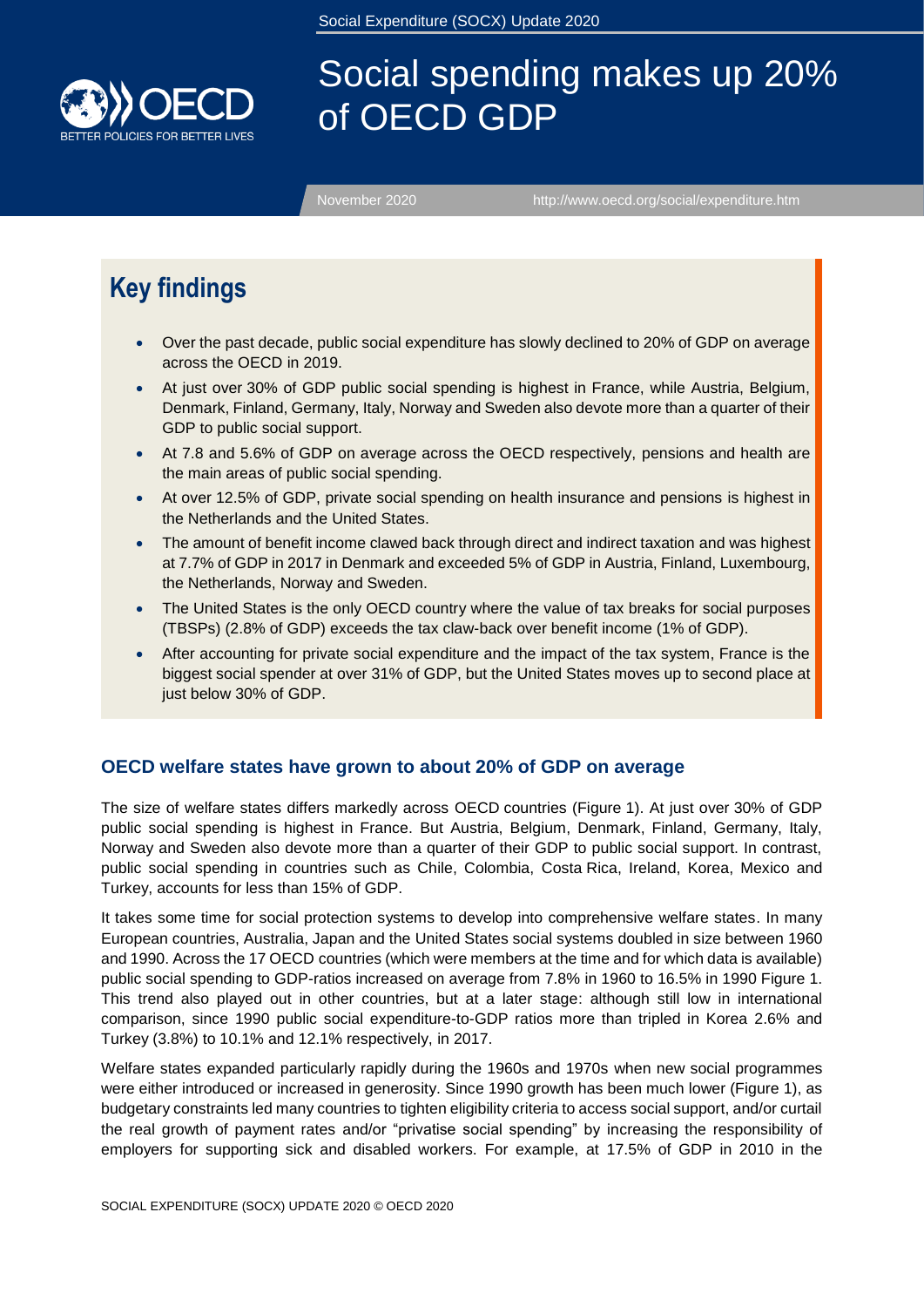Netherlands, the public social spending-to-GDP ratio was over 6 percentage points lower than in 1990: this was in large part related to health care reform in 2006 which led to a shift away from public spending – since then compulsory basic health insurance is being financed through private funds, while mandated employer-provided sick pay was introduced in 1994.

#### <span id="page-1-0"></span>**Figure 1. Public social spending is worth 20% of GDP on average across the OECD**



Public social expenditure as a percentage of GDP, 1960, 1990 and 2019 (or latest year available)

Note: Data refer to 2019, except 2018 for Canada, Colombia, Costa Rica and New Zealand, 2017 for Australia and Japan and 2015 for Switzerland. For EU countries and Turkey data for 2018-19 were estimated on basis of DG ECFIN (2020), the European Union's Annual Macroeconomic database (AMECO) as at November 2020. For Korea and the United States, data for 2019 were estimated based on national budget data. Data for Costa Rica refer to 2011 instead of 2010. Data for Chile, Israel and the Slovak Republic refer to 1995, for Slovenia to 1996, and for Latvia to 1997 instead of 1990. Data for 1960 are only available for Australia, Austria, Belgium, Canada, France, Finland, Germany, Ireland, Italy, Japan, the Netherlands, New Zealand, Norway, Sweden, the United Kingdom and the United States.

The real GDP growth rate for Ireland jumped up in 2015 to just over 25%: This was related to a small number of multinational enterprises relocating their intellectual property assets to Ireland, which resulted in a huge increase in the Irish capital stock and was accompanied by a substantial increase in exports through contract manufacturing production of goods by one firm under the label of another firm (OECD, 2018<sub>[1]</sub>). Source: OECD (2020) OECD Social Expenditure database, [http://www.oecd.org/social/expenditure.htm.](http://www.oecd.org/social/expenditure.htm)

Over the years population ageing has started to exercise upward pressure on social spending through demands for health care and income support in retirement (see below), while in times of economic downturns social spending increases with unemployment and social assistance payments. Hence, social spending reached its most recent peak with the great financial crisis, when public social expenditure amounted to 21% of GDP in 2009 on average across the OECD, also reflecting a decline in GDP in many countries. As economies rebounded over the past 10 years or so, the public social spending-to-GDP ratio declined to 20% of GDP on average across the OECD (the sharp decline in the spending-to-GDP ratio between 2010 and 2019 in Ireland is related to a jump in GDP in 2015, see the notes to [Figure](#page-1-0) 1).

The COVID-19 pandemic of 2020 is expected to lead to a marked increase in social spending (OECD, 2020<sub>[2]</sub>). Demands on health care systems have obviously increased, and a wide array of social supports were put in place or expanded to help people cope with the economic effects of the pandemic. The range of supports included the introduction of short-time work schemes, increased expenditures for unemployment compensation and social assistance payments, and school closures led some countries to extend income support schemes for parental leave to care for children and/or increase formal childcare supports (OECD, 2020<sub>[2]</sub>). COVID-19 will have spending across a range of social policy areas in 2020, but it is as yet unclear how large the overall effect will be (OECD,  $2020_{[4]}$ ;  $2020_{[5]}$ ;  $2020_{[6]}$ ).

SOCIAL EXPENDITURE (SOCX) UPDATE 2020 © OECD 2020

**2**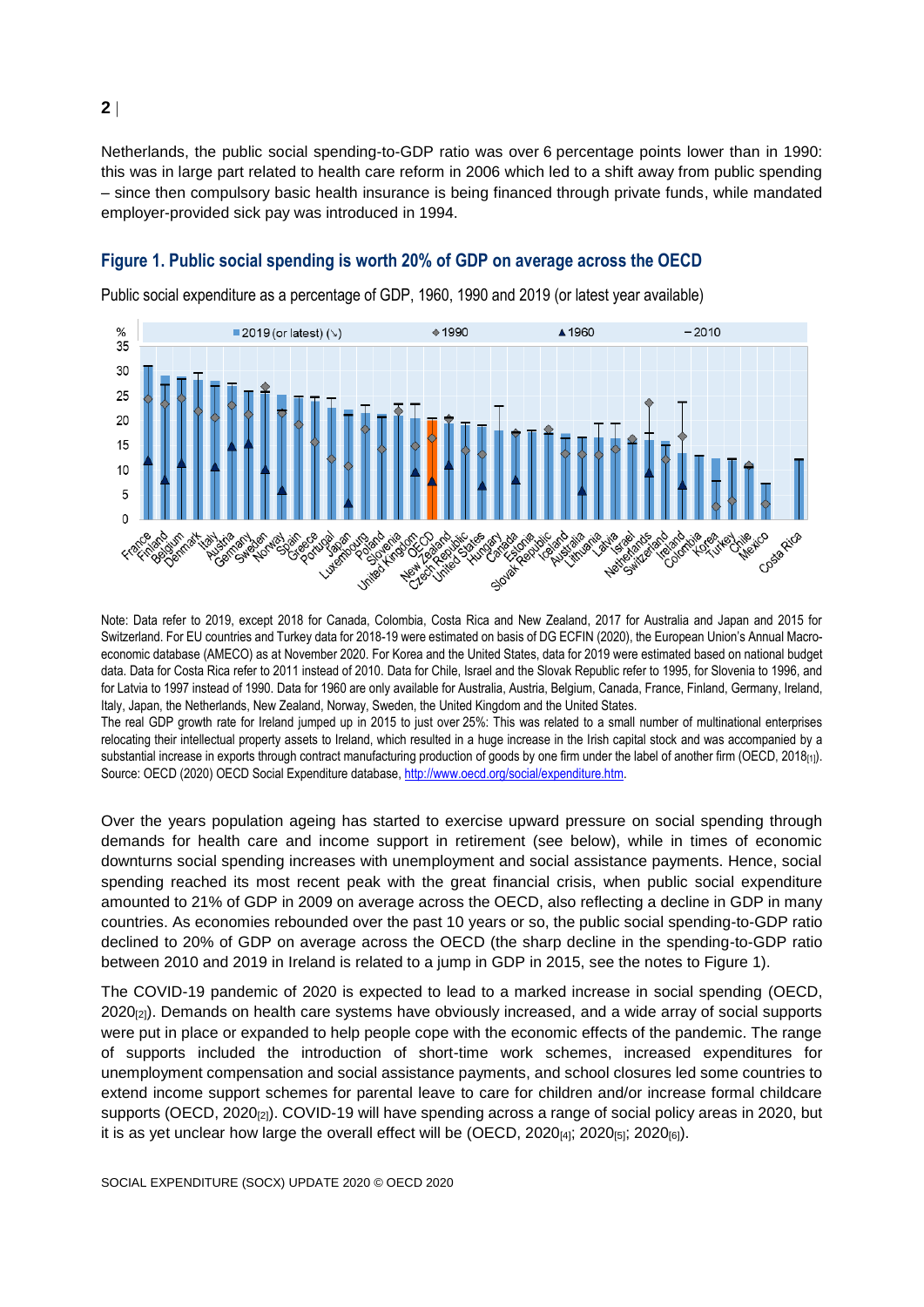## **Pensions and Health are the main areas of public social spending**

Across the OECD on average, public spending on old-age and survivor pension payments (7.8% of GDP) and health (5.6% of GDP are the largest areas of social spending. Variation across countries is large. At over 15% of GDP, public pension spending is highest in Italy and Greece and lowest in Chile, Korea and Mexico at around 3% of GDP. In France and Germany public expenditure on health is over 8% of GDP, while it is less than 3% of GDP in Mexico and the Netherlands [\(Figure](#page-2-0) 2). These *public* spending differences are related in the age structure of populations, the number of older people who have access to pensions and health care, and the nature of health and pension systems – i.e. the generosity of systems and the extent to which countries make use of private health- and pension insurance plans.

## <span id="page-2-0"></span>**Figure 2. Pensions and health expenditure are the main items of public social spending**

France (31.1) Finland (29.6) Denmark (29.2) Belgium (28.7) Italy (27.6) Austria (27.3) Sw eden (26) Germany (25.4) Norw ay (25.2) Greece (24.7) Spain (23.9) Portugal (22.7) Japan (22.3) Luxembourg (21.5) Slovenia (21.5) Poland (20.8) United Kingdom (20.5) **OECD (19.9)** Hungary (18.8) New Zealand (18.6) Czech Republic (18.5) United States (18.2) Canada (18) Slovak Republic (17.5) Estonia (17.2) Australia (16.7) Netherlands (16.6)<br>
Israel (16.6)<br>
Israel (16.3)<br>
Lealand (16)<br>
Latvia (15.9)<br>
Sw itzerland (15.9)<br>
Lithuania (15.3) Israel (16.3) Iceland (16) Latvia (15.9) Lithuania (15.3) Ireland  $(14.2)$ Colombia (13.1) Turkey (12.1) Chile (11.4) Korea (10.8) Mexico (7.5) Costa Rica (12.2) **Cash benefits Services** 8.5 5.6 7.1 7.9  $6.4$ 6.6 6.5  $\overline{82}$  $\overline{6.5}$ 4.8 6.3 5.7 7.6 4.4 5.9 4.5 7.7 5.6 4.7  $\overline{7}$ . 5.9 8.4 7.5 5.4 4.9 6.0 2.6  $4.8$  $\overline{5.2}$ 3.4 3.0  $-4.3$ 5.2 4.8  $3.3$ 4.5 4.4  $\overline{28}$  $-5.4$ 2.8 5.6 6.9 3.0 1.1 2.1 7.5 2.9 5.5  $\overline{1}$  0.4 1.6  $\overline{10.5}$ 3.5 2.5  $h.2$  $\overline{0.9}$ 3.1  $\overline{2.3}$ 2.2 2.4  $\blacksquare$  1.1 1.2  $|0.9$  $\blacksquare$  1.2  $1.3$ 2.5 2.8 2.6 4.0  $\blacksquare$  1.7 1.7 1.5 1.0 0.6  $\overline{0}$ .7 2.1 1.8 1.1  $1.0$  $H$ Health All social services except health 13.6 11.8 8.0 10.5 15.6 13.0 7.2 10.2 6.9 15.5 10.9 12.7 9.4 8.5  $10.4$ 10.6 5.6 7.8  $\overline{82}$ 4.9 7.7 7.0 4.9 7.3 6.5 4.0 5.2 4.7 2.6 6.7 6.5 6.2 3.7 5.8 7.4 2.8  $\overline{30}$ 3.1 5.1 5.3 5.7 5.2 6.4 4.0 4.9 3.6 3.4 5.9 3.8 4.4 3.3 1.7 5.3 3.7 4.4 3.9 3.7  $\overline{3}$  $40$ 3.6 1.5 4.5 3.4 4.3 4.1 5.4 4.0  $4<sup>2</sup>$ 3.8  $4.1$ 3.0 3.9 0.4 0.8 1.7 1.3 0.5  $0.5$ **Pensions** (old age and survivors) Income support to the working age population

Public social expenditure by broad social policy area, in percentage of GDP, in 2017/19 (or latest year available)

Note: Countries are ranked by decreasing order of public social expenditure as a percentage of GDP. Spending on Active Labour Market Programs (ALMPs) cannot be split by cash/services breakdown; they are however included in the total public spending (shown in brackets). Across the OECD on average, 59% of public social spending is on cash benefits and 41% on services. Income support to the working-age population refers to spending on the following SOCX cash categories: Incapacity benefits, Family cash benefits, Unemployment and other social policy areas categories. Data for Chile, Israel, Mexico refer to 2019, for Canada, Colombia, Costa Rica, France, Hungary, Korea, the United States to 2018, Switzerland to 2015, otherwise they refer to 2017.

Source: OECD (2020) OECD Social Expenditure Database, [http://www.oecd.org/social/expenditure.htm.](http://www.oecd.org/social/expenditure.htm)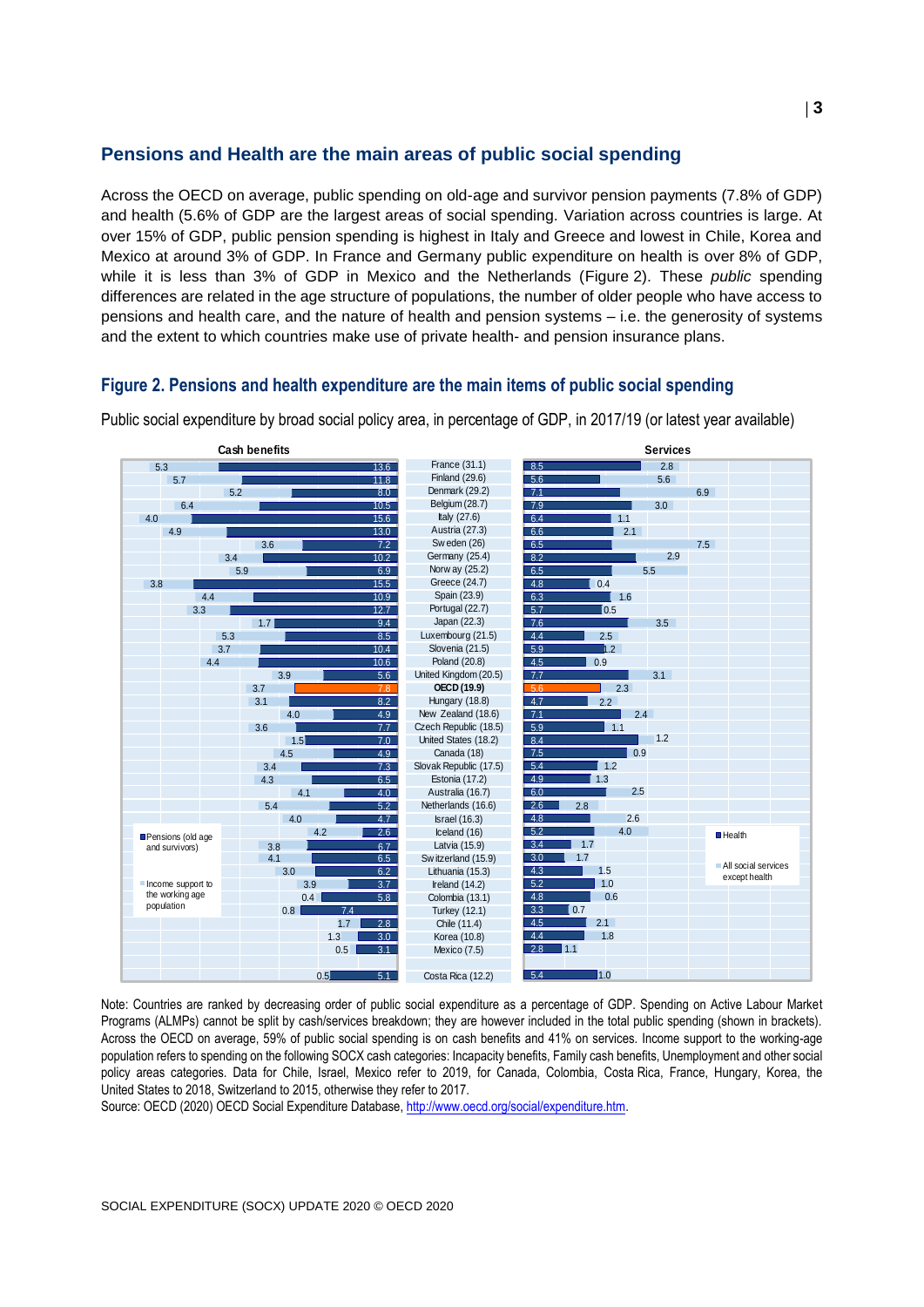Thus, pension spending in Mexico is much lower than in Italy, because it has a relative young population (OECD, 2019[3]), but also because Italian retirees are much more likely to receive a pension than in Mexico where fewer than half of the older people receive a pension. The Netherlands has a similar age structure as Italy and almost all Dutch retirees receive a pension. But in Italy, public spending on pensions is over 10 percentage points of GDP higher than in the Netherlands. This is in part related to the relatively low effective retirement ages in Italy (OECD, 2019[8]), but also to the fact that relatively high earningsrelated contributory pensions in the Netherlands are paid through private pension plans: private social pension expenditure (including survivor pensions) in the Netherlands exceeded 5% of GDP compared to about 1.3% in Italy (see below).

## **Box 1. What is in the OECD Social Expenditure Database (SOCX)?**

The new release of the OECD Social Expenditure Database (SOCX) includes detailed social expenditure programme data for 1980-2017/19 for 37 OECD countries and Costa Rica. SOCX presents public and private benefits with a social purpose grouped along the following policy areas: old age, survivors, incapacity-related benefits, health, family, active labour market programmes, unemployment, housing and other social policy areas. SOCX includes public spending on early childhood education and care up for children under age 6, but SOCX does not include public spending on education beyond that age. SOCX includes indicators on aggregate public social spending for 2018-19 based on national aggregates where data is available and estimates otherwise. For EU countries data for 2018-19 were estimated on basis of the European Union's Annual Macro-economic database (AMECO), DG ECFIN, November 2020. SOCX also includes indicators on net (after tax) social expenditure for 36 countries for 2017 (information on taxation of benefits often does not become available until two years after the fiscal year it concerns). Time series for the majority of countries are available since 2001. Relevant fiscal detail involves direct taxation of benefit income, indirect taxation of consumption out-of-benefit income, and tax breaks with a social purpose.

Data for 26 European countries were provided by Eurostat as based on the information in their European system of integrated social protection (ESSPROS), while information for other countries is provided by national correspondents. Data on health and active labour market programmes were taken from OECD Health Data and the OECD/Eurostat Database on Labour Market Policies. Information on the direct taxation of benefit income and tax breaks with a social purpose was provided by the delegates to the Committee on Fiscal Affair's Working Party No. 2 on Tax Policy Analysis and Tax Statistics.

It should be borne in mind that the quality of data on the effect of tax systems (frequently estimates based on tax models), and private and social spending and spending by local government (because of under-reporting), is not as high as the quality of information on budgetary allocations towards social purposes. For more detail regarding the sources and methodology underlying SOCX and its indicators on social spending, see the OECD 2019 Manual to the OECD Social Expenditure Database (SOCX) at [www.oecd.org/social/expenditure.htm.](http://www.oecd.org/social/expenditure.htm)

Income support to the working-age population accounted for almost 4% of GDP on average across the OECD in 2017/19. This amount includes spending worth 1.6% of GDP on sickness and disability cash payments; 1.1% on family cash benefits such as child allowances and parental leave payments; 0.6% of GDP is spent on unemployment benefits, and another 0.4% on other social supports in cash. Spending on social services other than health was on average around 2.3% of GDP, of which almost 1% of GDP on family services – mostly Early Childhood Education and Care services for children age 0-5 inclusive. Public spending on services for the elderly and disabled was just below 1% of GDP across the OECD on average, such spending is typically highest in Nordic Countries it amounts to around 3 to 4% of GDP (e.g. spending on home help services as well as residential services).

SOCIAL EXPENDITURE (SOCX) UPDATE 2020 © OECD 2020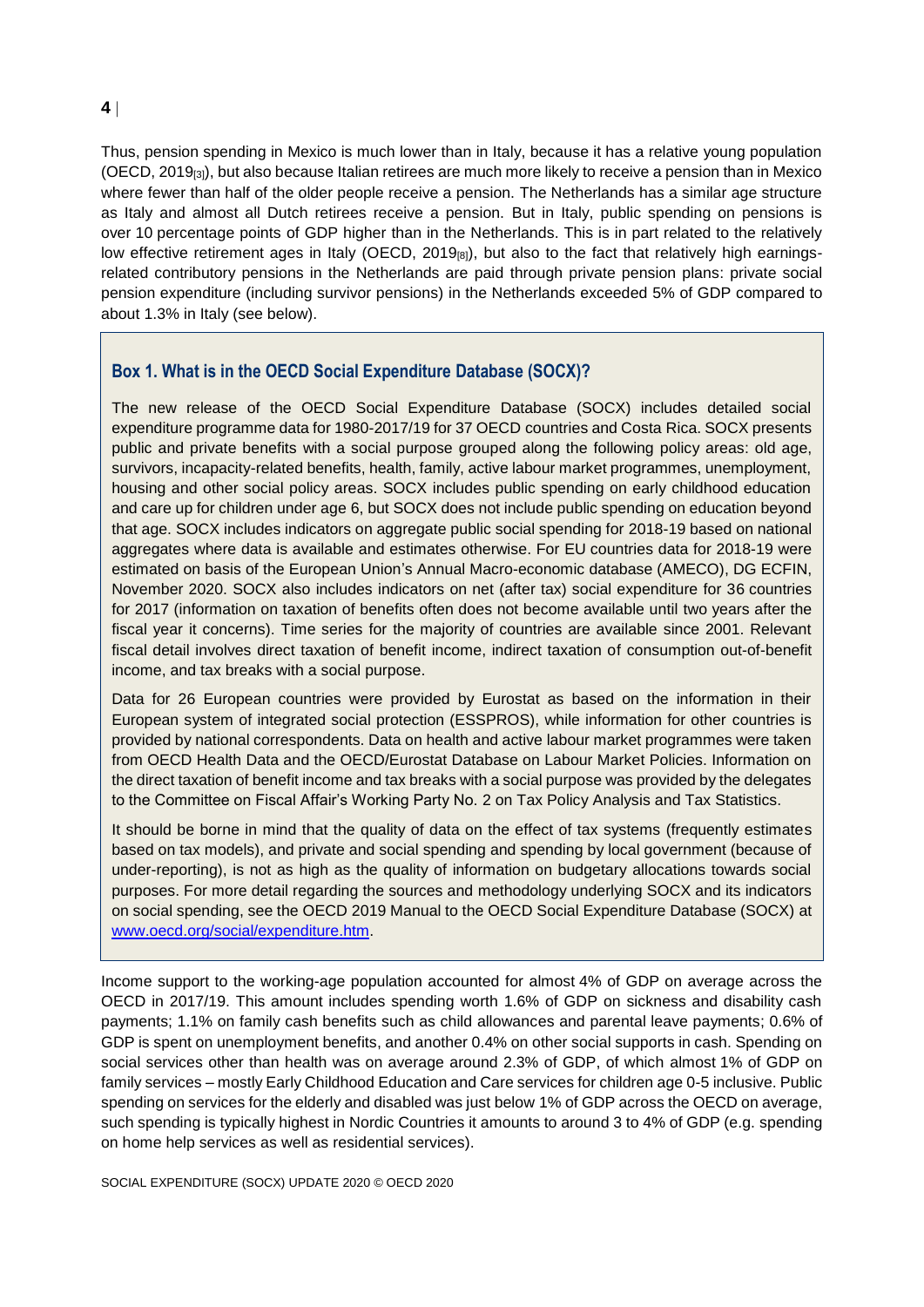## **Accounting for private social spending and the impact of tax systems, social spending levels become more similar across countries**

#### *Private social expenditure*

Private social expenditure concerns social benefits delivered through the private sector (not including transfers between individuals) which involve an element of compulsion and/or inter-personal redistribution, for example through pooling contributions and risk sharing in terms of health and longevity, or fiscal support for taking out social protection coverage, e.g. a pension plan such as an Individual Retirement Account in the United States (see the notes to [Figure](#page-5-0) 3). Private social expenditure can be mandatory (stipulated by law) or voluntary. Mandatory private social expenditure includes compulsory private health insurance schemes, pensions based on compulsory contributions, or sickness payments by employers. Voluntary private social expenditure includes, pension benefits based on past voluntary contributions, employerprovided childcare support, or benefits provided by charitable non-government organisations (NGOs). In 2017, private social spending totalled, on average, about 3.2% of GDP across the OECD, of which 1.4 percentage points was mandatory and 1.7 percentage points voluntary. Private social expenditure is largest in the Netherlands (13.5% of GDP in 2017), the United States (12.4%) and Switzerland (11.5%); it amounted to around 6.5% of GDP in Australia, Iceland and the United Kingdom [\(Figure](#page-5-0) 3).

#### *Mandatory private social expenditure*

Mandatory private health expenditure amounts to 5-6% of GDP in the Netherlands, Switzerland and the United States. In Switzerland, mandatory private health insurance has long been important, while it increased markedly in the Netherlands with the health reform in 2006 (see above). Mandatory health insurance in the United States received additional impetus (in some states workers compensation legislation is operated by private agencies and includes some medical benefits) with the introduction of the Affordable Care Act ("Obama Care") in 2014. As the Affordable Care Act ("Obama care") made compulsory a significant part of already existing employer-provided health plans, voluntary private health spending in the United States declined with its introduction from 6.4% of GDP in 2013 to around 0.8% in 2018.

Mandatory private cash benefits often concern pension payments that accrue from past mandatory contributions, and such spending amounted to 3.5% of GDP in Iceland and over 4% of GDP in Australia (Superannuation) and Switzerland. Occupational injury and accident legislations can provide for cash benefits to claimants, while countries sometimes also oblige employers to continue wage payments (at least in part) to employees who are absent form work because of illness. Such mandatory incapacity benefits amounted to 1% of GDP or more in Germany, the Netherlands and Norway and was highest at 2.5% of GDP in Iceland.

#### *Voluntary private social expenditure*

Voluntary private pension spending often concerns collective (often employment-related) health insurance plans or pension payments based on past voluntary contributions to pension plan. Private pension provision can be an important part of national social protection systems. Pension payments based on occupational and industry-wide programmes or tax-supported collective or individual plans amounted to around 5% of GDP in Canada, the Netherlands, the United Kingdom and the United States.

Individual out-of-pocket spending on health services is not regarded as social spending, but many private collective health insurance plans across the OECD involve pooling of contributions and risk sharing across the insured population. On average across the OECD, such private social health expenditure amounted to 0.5% of GDP in 2017, and was largest in Australia and Canada at around 1.5% of GDP.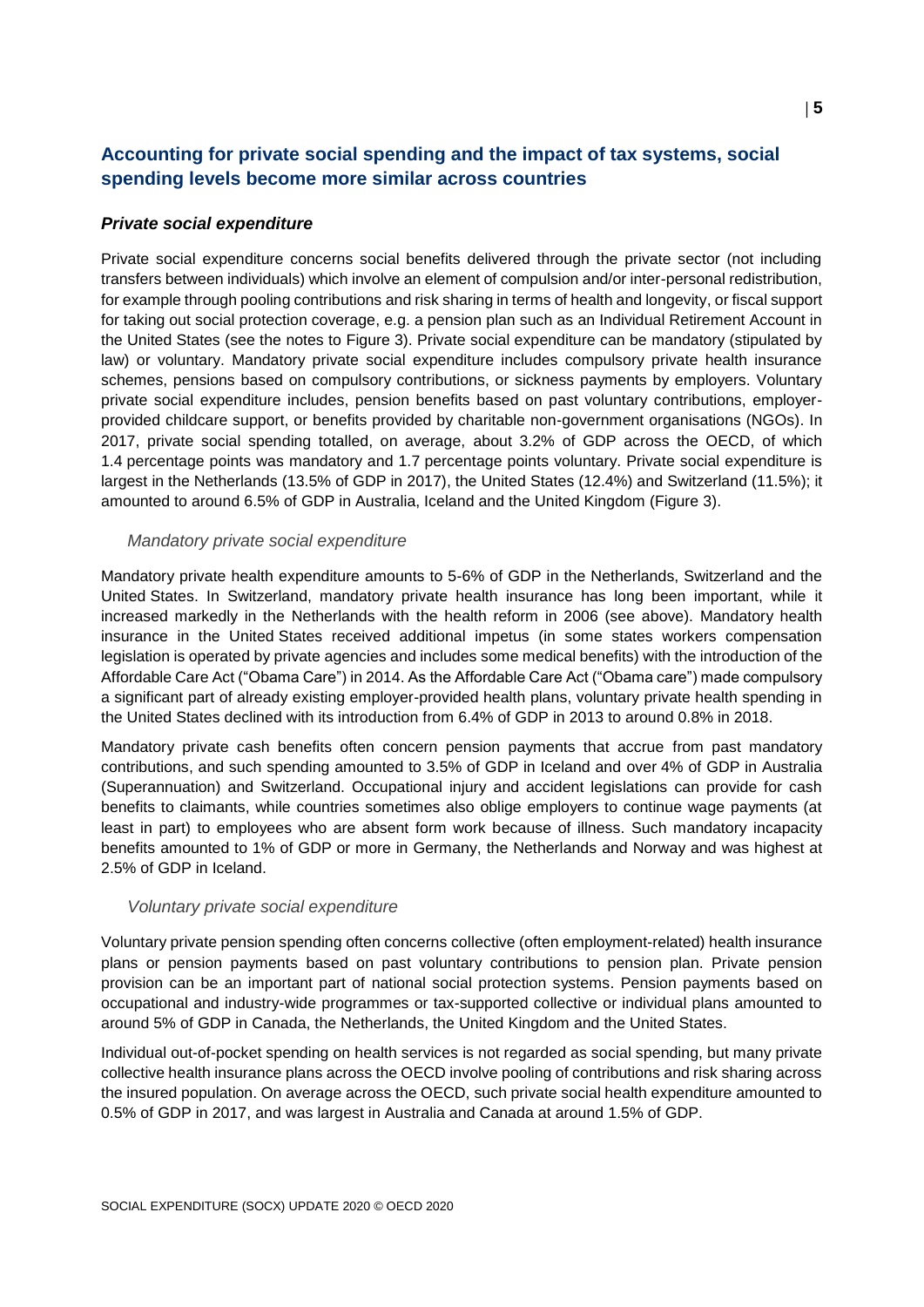Private social spending also includes social services and benefits provided by non-government organisations (NGOs) to those most in need, but as such outlays are often not centrally recorded, this type of spending is under-reported in SOCX.

### <span id="page-5-0"></span>**Figure 3. After France, the United States is the biggest social spender when accounting for private social health and pension benefits and support through the tax system**



From gross public to total net social spending, as a percentage of GDP at market prices, 2017

Note: 2017 tax data are estimated based on 2015 tax data for Iceland and Poland.

The figures in brackets refers to the ranking of countries in term of gross public and net total social expenditure from number 1 being the highest spender to the lowest; i.e. the United States ranks 21 in OECD in term of gross public social expenditure and 2nd in term of net total social expenditure

The "Net tax effect" includes direct taxes and social contributions, indirect taxes and net tax breaks for social purpose similar to cash benefits (TBSPs). TBSPs can also include favourable tax treatment of household pension saving, tax relief for employers and private funds that ultimately benefit households e.g. favourable tax treatment of employer-benefits provided to households, favourable tax treatment of private funds. The value of these is not reflected here, as this item is equivalent to financing of private social benefits, and needs to be excluded to avoid double counting when calculating net total (public and private) social spending. For most countries this would not matter as amounts are relatively small, except for the United States where the value of such TBSPs exceeds the tax claw-back over benefit income. Because of the complexities with calculating the value of tax reliefs for pension that are given at various stages (e.g. including tax exemptions for contributions to private pensions and tax relief for investment income of capitalised pension funds) there is no fully comparable cross-national data set available on TBSPs for pensions. Hence, available data are not included in the overall calculation of net total social spending.

Source: OECD (2020) OECD Social Expenditure Database, [http://www.oecd.org/social/expenditure.htm.](http://www.oecd.org/social/expenditure.htm)

#### *The impact of tax systems on social spending levels*

Tax systems can affect social spending aggregates in three different ways:

- Governments can levy direct income tax and social security contributions on cash transfers to beneficiaries. In 2017, the Danish Government clawed back almost 5% of GDP through direct taxation of benefit income, while tax levied over benefit payments amounted to just over 1% of GDP across the OECD on average.
- Governments can levy indirect taxation on consumption out of benefit income. On average across the OECD, this was worth almost 2% of GDP 2017. Tax rates on consumption are often considerably lower in non-European OECD countries where tax revenue on consumption out of

**6**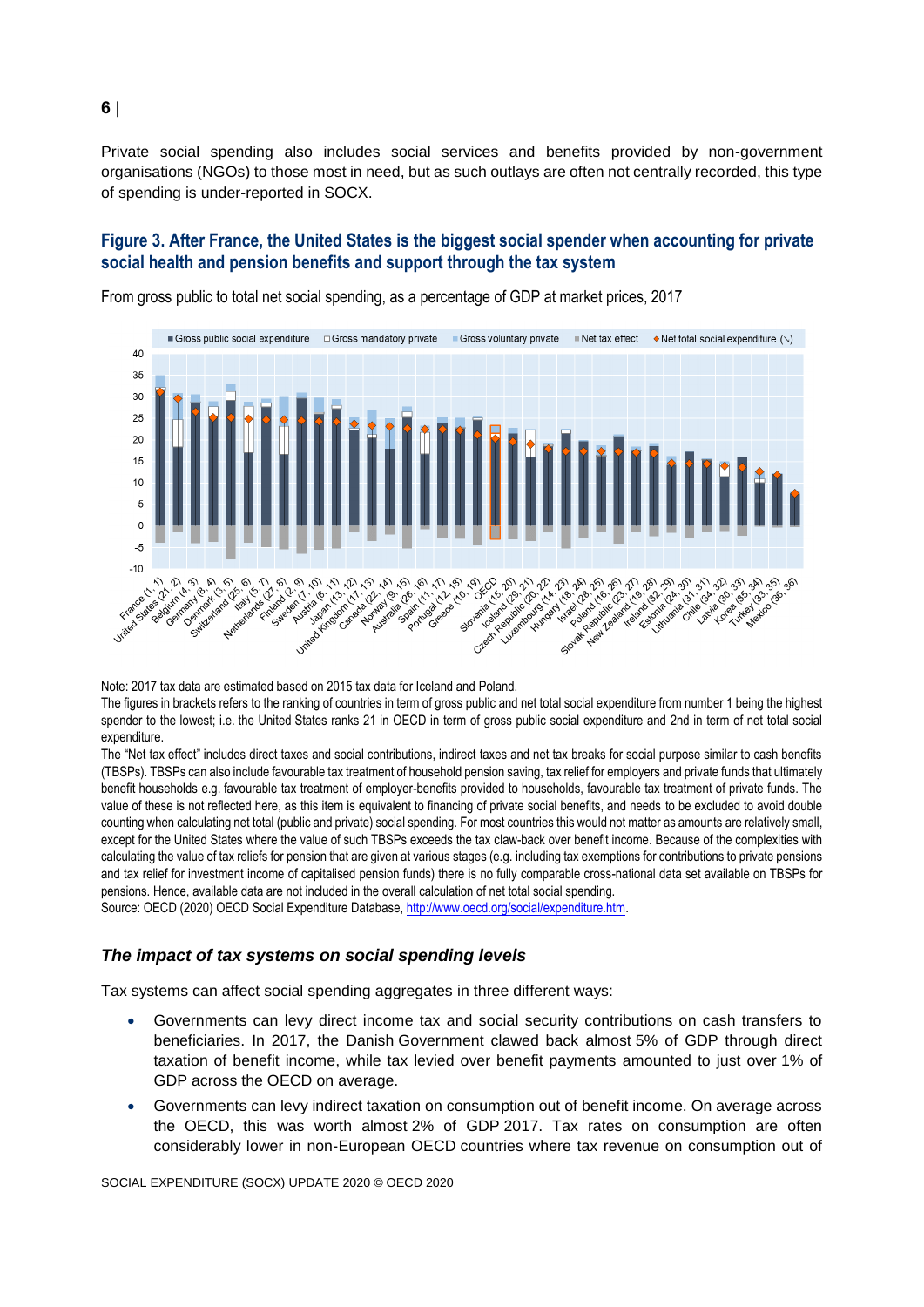benefit income often amounts to less than 1% of GDP. In Europe, such tax revenue is close to 3% of GDP in Austria, Denmark, Finland, Greece, Hungary, Luxembourg and Slovenia.

- Governments can also use so-called "tax breaks with a social purpose" (TBSPs) to directly provide social support or with the aim to stimulate the private provision of social support.
	- $\circ$  TBSPs which directly provide support to households are similar to cash benefits and often concern support for families with children, e.g. child tax allowances or child tax credits. Such TBSPs were closest to 1% of GDP in the Czech Republic, France and Germany.
	- o TBSPs to stimulate provision of "current" private social benefits is largest in the United States at just over 2% of GDP, of which more than 50% concerns exclusion of employer contributions of medical insurance contributions.

Accounting for these features results in a "net tax effect" [\(Figure](#page-5-0) 3). The value of benefit income clawed back through direct and indirect taxation exceeds the value of TBSPs in almost all countries, particularly in Europe. The "net tax effect" was 5% of GDP or more in Austria, Finland, Luxembourg, the Netherlands, Norway and Sweden and was highest at 7.7% of GDP in 2017 in Denmark. The value of TBSPs is generally negligible in these countries so that the next tax effect equals the claw back, except for the Netherlands where the TBSPs for the Netherlands where it amounted to 0.6% of GDP (again, TBSPs measured here do not include TBSPs towards pensions). The "net tax effect" is smallest in Korea, Mexico and Turkey at around 0.3% of GDP. The United States is the only OECD country where the value of TBSPs (2.8% of GDP) exceeds the tax claw-back over benefit income by 1 percentage point of GDP.

#### *Cross-country rankings*

France is the biggest social spender according to both gross public and net total social expenditure indicators. However, taking together public and private social spending as well as impact of tax systems on social spending results in a very different ranking of countries in spending terms [\(Figure](#page-5-0) 3). For example, because of a relatively large "net tax effect" (reducing gross spending by 3.5% of GDP or more) and the limited role of private social spending (1% of GDP or less), Greece, Luxembourg and Poland move down significantly (7 places or more) the rankings when moving from gross to net total social expenditure indicators. The "net tax effect" is considerable in Iceland, the Netherlands and Switzerland, but this is more than compensated by the size of private social expenditure in these countries. As a result they move up the rankings by 7 places or more when considering net total social expenditure.

The combination of small "net tax effects" and considerable private social spending ensures that Australia, Canada and, in particular, the United States move up the international net total social spending ladder. Private social spending (including health and pensions) is much larger in the United States than in most other countries, and its inclusion moves the United States from 21st in the ranking of the gross public social spending to 2nd place in the international comparison of net total social spending. However more social spending through private agencies and fiscal arrangements does not necessarily mean more redistribution and solidarity. Tax advantages often benefit the well-to-do more than those on low-incomes (certainly when tax breaks are not paid in cash to those with limited or no tax liabilities) and often low-income workers do not have access to private social benefits (Adema, Fron and Ladaique, 2014<sub>[4]</sub>). A higher ranking in total net social spending does not necessary contribute to more equal outcomes.